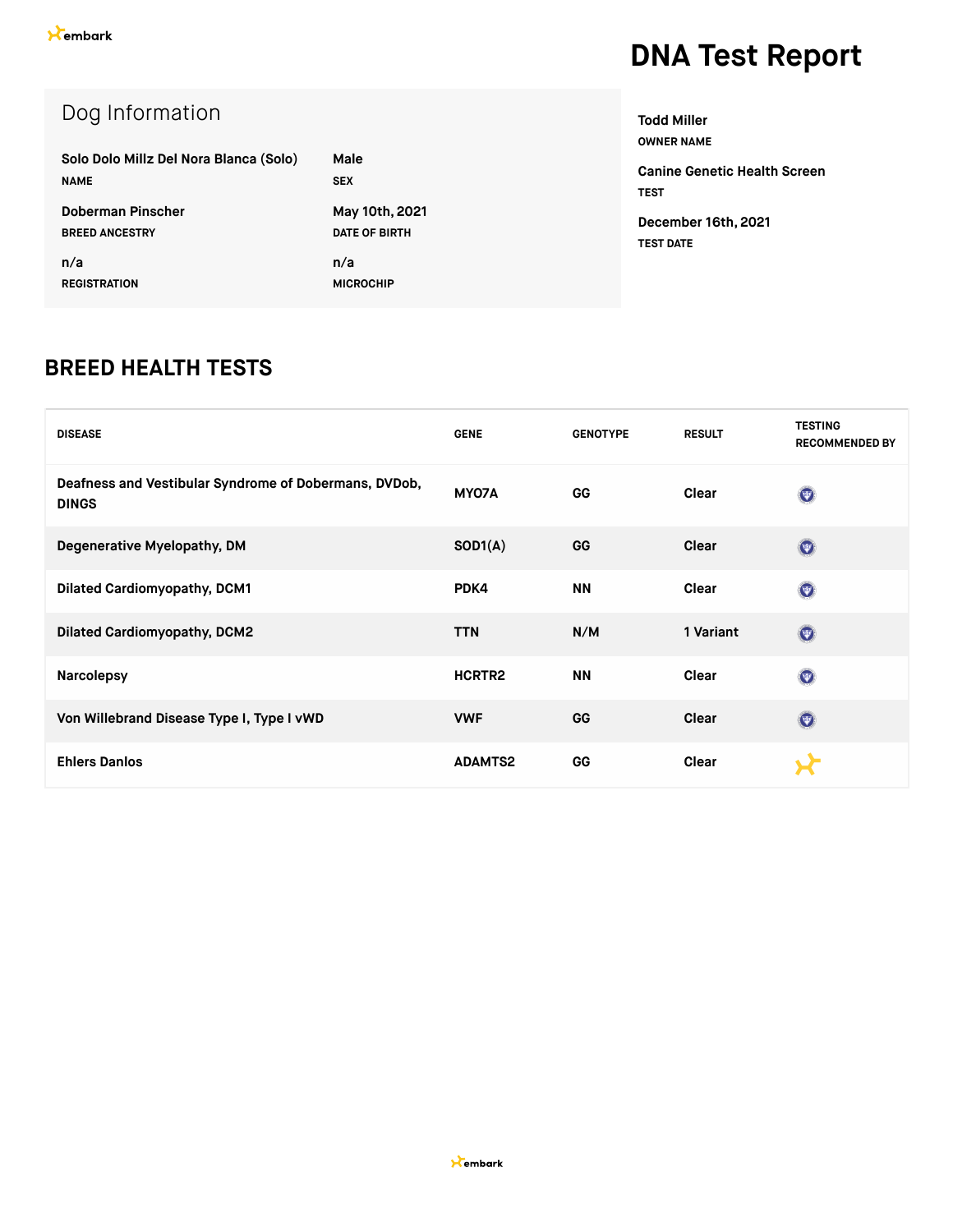### Dog Information

**Solo Dolo Millz Del Nora Blanca (Solo) NAME**

#### **INBREEDING AND DIVERSITY**

| <b>Genetic Diversity</b>         | <b>RESULT</b> | <b>GENETIC</b><br><b>RESULT</b> |
|----------------------------------|---------------|---------------------------------|
| <b>Coefficient Of Inbreeding</b> |               | 43%                             |
| <b>MHC Class II - DLA DRB1</b>   |               | No<br><b>Diversity</b>          |
| MHC Class II - DLA DQA1 and DQB1 |               | No<br><b>Diversity</b>          |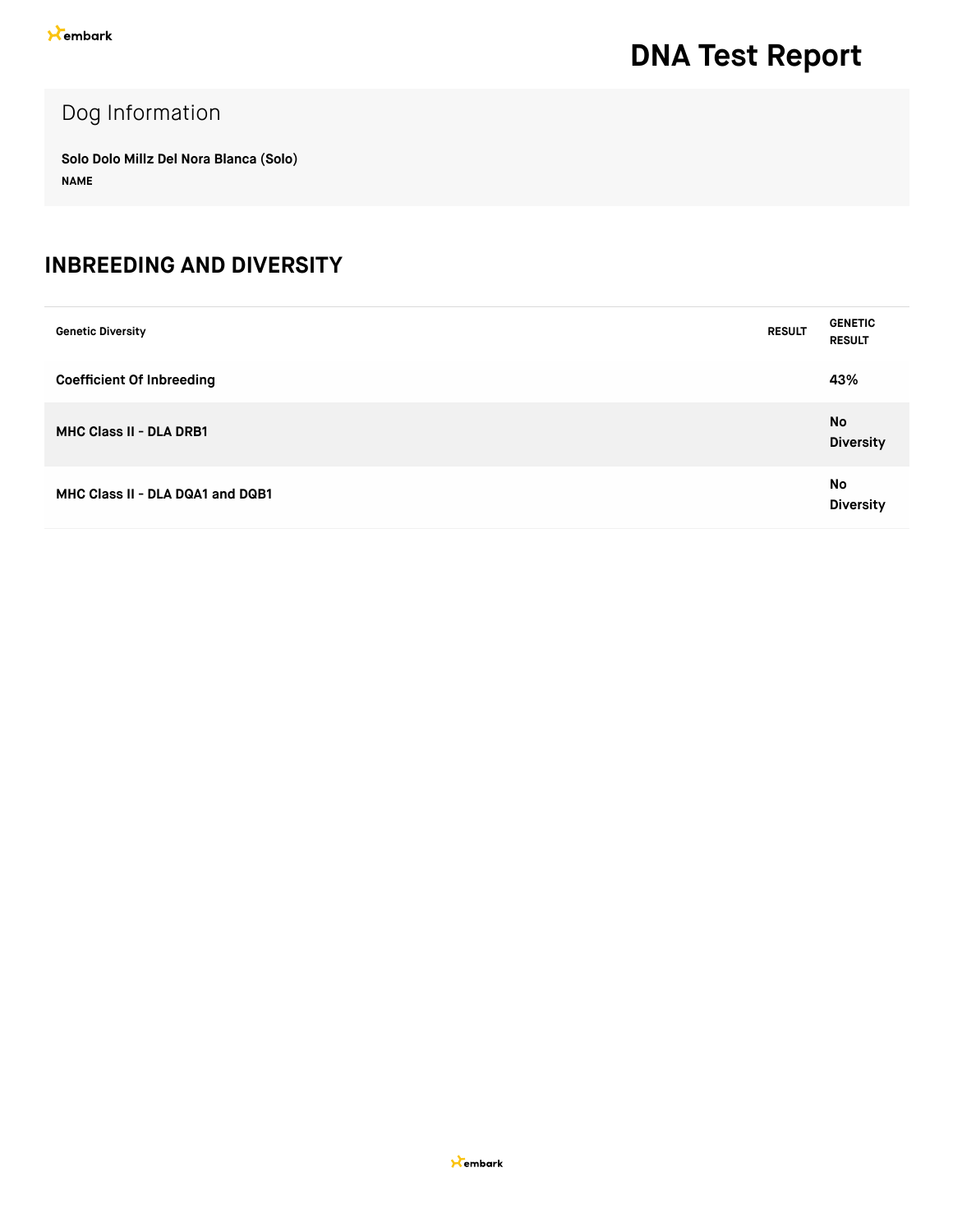### Dog Information

**Solo Dolo Millz Del Nora Blanca (Solo) NAME**

### **TRAIT TESTS (1/2)**

| <b>Coat Color</b>                  | <b>RESULT</b>                                            | <b>GENETIC</b><br><b>RESULT</b>     |
|------------------------------------|----------------------------------------------------------|-------------------------------------|
| E Locus (MC1R)                     | No dark mask or grizzle                                  | EE                                  |
| K Locus (CBD103)                   | More likely to have a patterned haircoat                 | $k^y k^y$                           |
| <b>Intensity Loci LINKAGE</b>      | Any light hair likely yellow or tan                      | Intermediate<br>Red<br>Pigmentation |
| A Locus (ASIP)                     | Black/Brown and tan coat color pattern                   | $a^{t}a^{t}$                        |
| <b>D Locus (MLPH)</b>              | Dark areas of hair and skin are lightened                | dd                                  |
| Cocoa (HPS3)                       | No co alleles, not expressed                             | <b>NN</b>                           |
| <b>B Locus (TYRP1)</b>             | Brown hair and skin                                      | bb                                  |
| Saddle Tan (RALY)                  | Likely saddle tan patterned                              | <b>NI</b>                           |
| S Locus (MITF)                     | Likely to have little to no white in coat                | SS                                  |
| M Locus (PMEL)                     | No merle alleles                                         | mm                                  |
| R Locus (USH2A) LINKAGE            | Likely no impact on coat pattern                         | rr                                  |
| H Locus (Harlequin)                | No harlequin alleles                                     | hh                                  |
|                                    |                                                          |                                     |
| <b>Other Coat Traits</b>           | <b>RESULT</b>                                            | <b>GENETIC</b><br><b>RESULT</b>     |
| <b>Furnishings (RSPO2) LINKAGE</b> | Likely unfurnished (no mustache, beard, and/or eyebrows) | Ш                                   |
| Coat Length (FGF5)                 | Likely short or mid-length coat                          | GG                                  |
| Shedding (MC5R)                    | Likely light to moderate shedding                        | <b>TT</b>                           |
| Hairlessness (FOXI3) LINKAGE       | Very unlikely to be hairless                             | <b>NN</b>                           |
| Hairlessness (SGK3)                | Very unlikely to be hairless                             | <b>NN</b>                           |